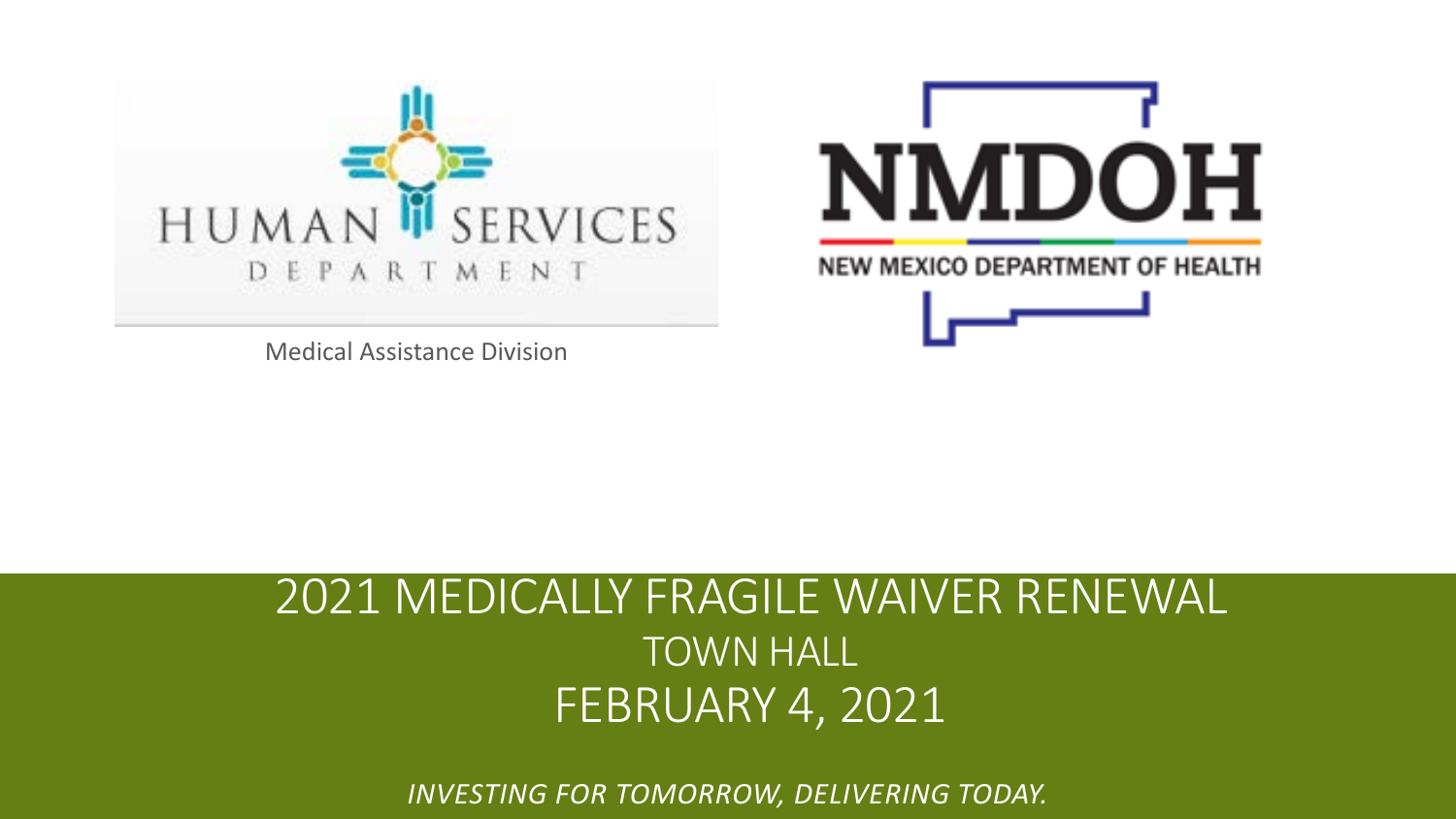GOALS

 $\overline{\phantom{a}}$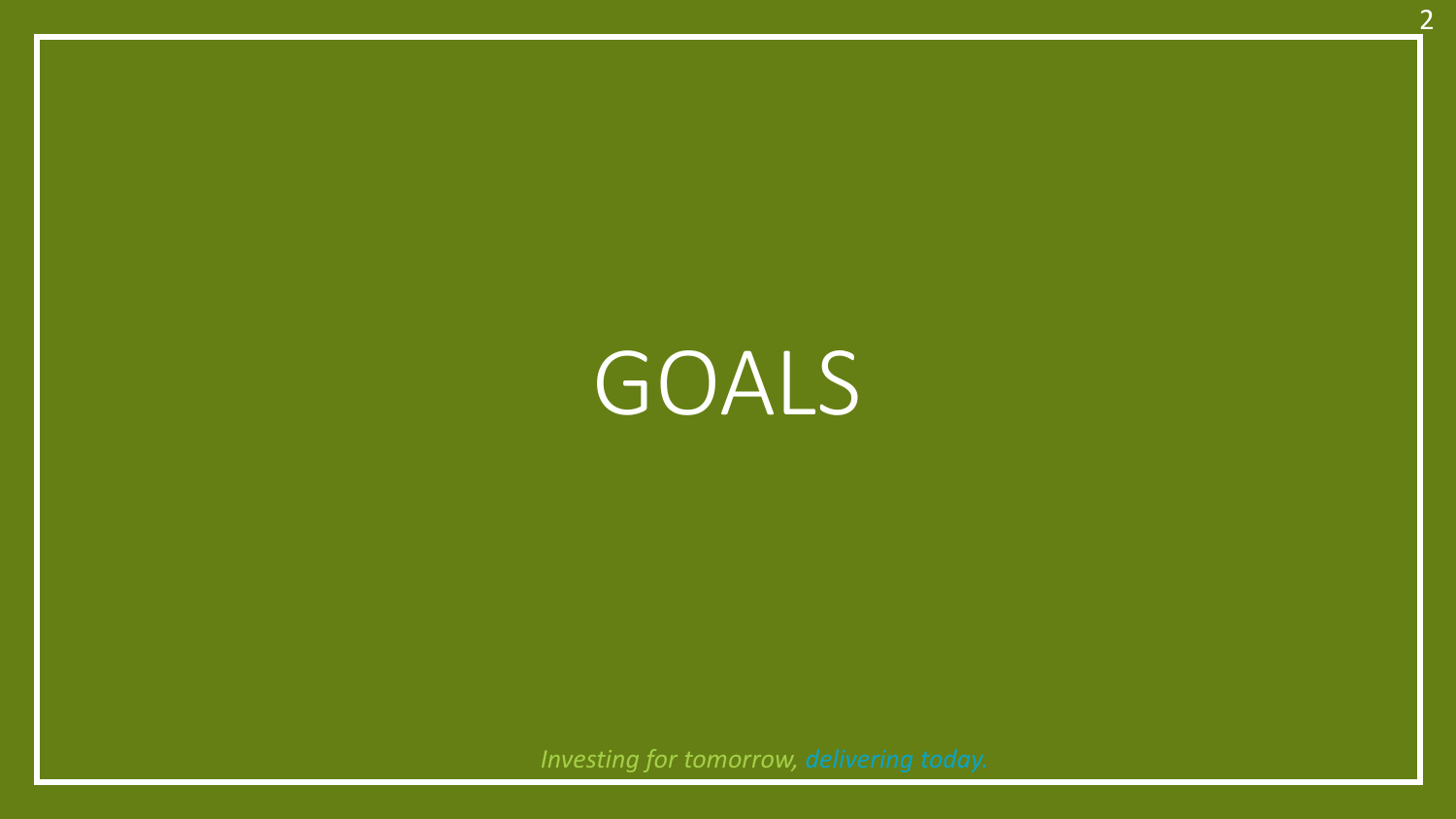### GOALS

- ▪To provide information regarding proposed changes to the Medically Fragile Waiver renewal effective July 1, 2021:
	- **· Waiver Development**
	- **Proposed Waiver Changes**
	- **Next Steps**

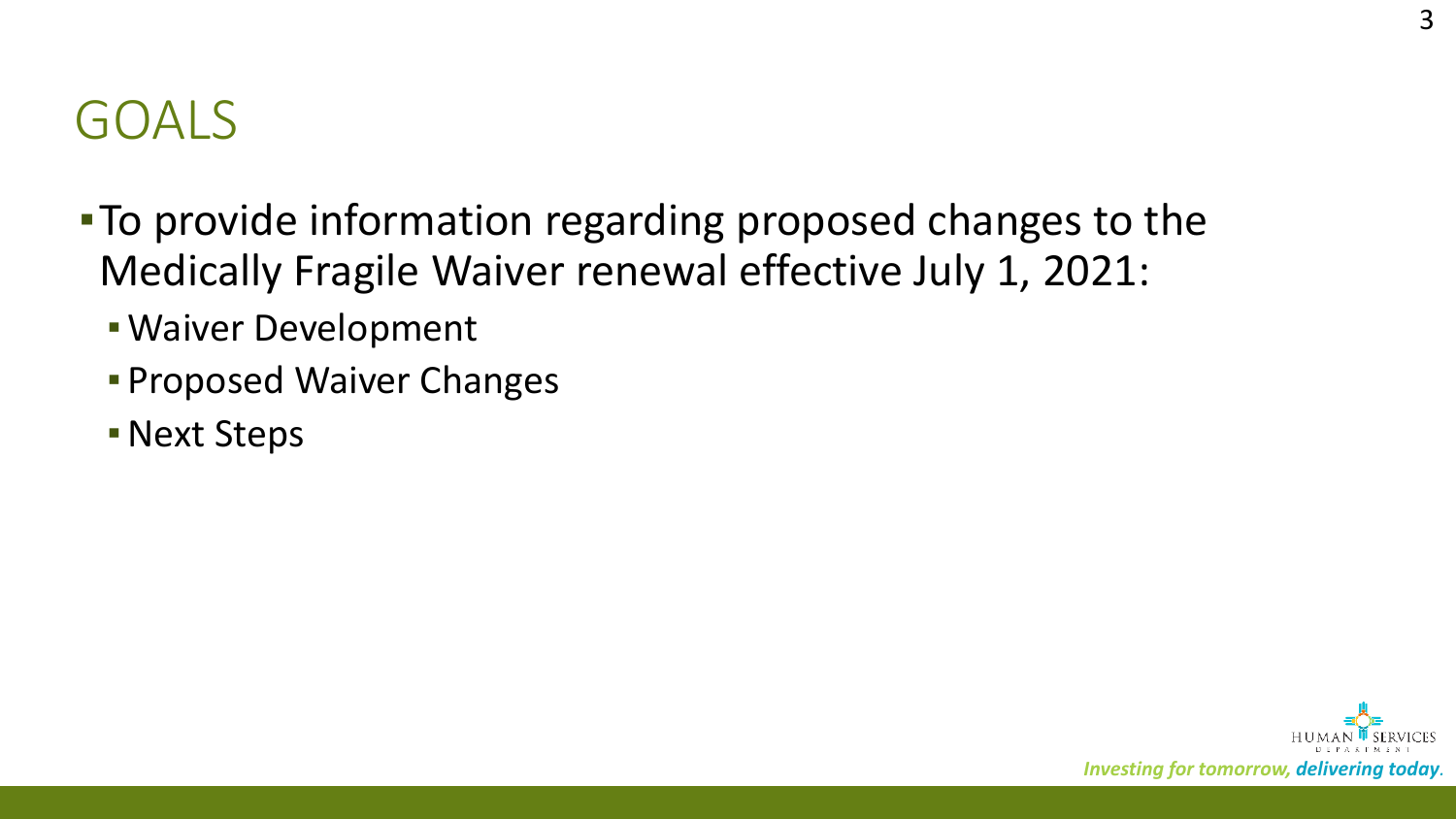# WAIVER DEVELOPMENT

4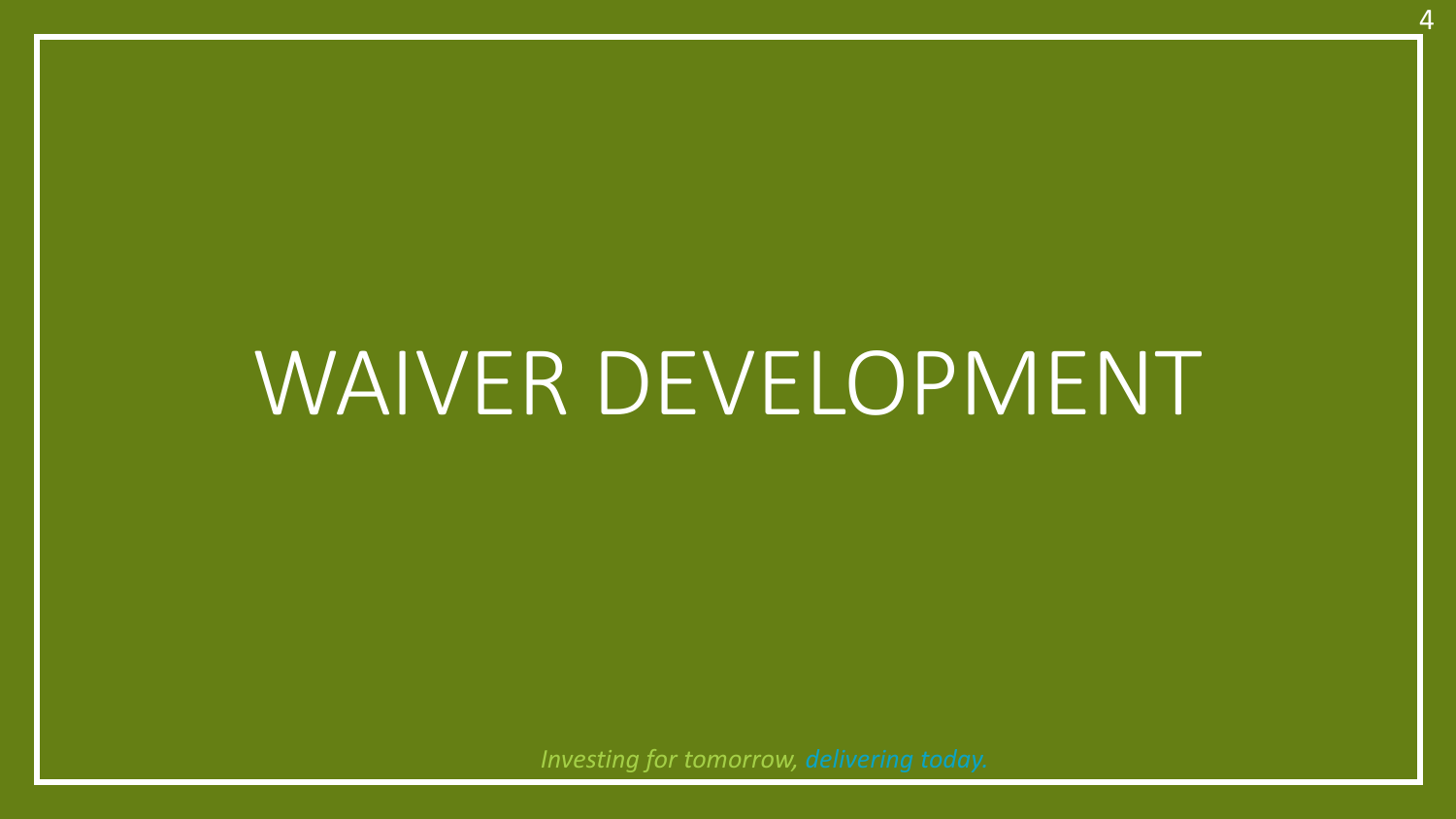#### WAIVER DEVELOPMENT

- ▪November 29, 2018: Stakeholder Engagement FAB meeting: presentation of proposal for stakeholder involvement.
- ▪January 14, 2019 thru February 10, 2020: Stakeholder Engagement FAB meetings review and discussion of services.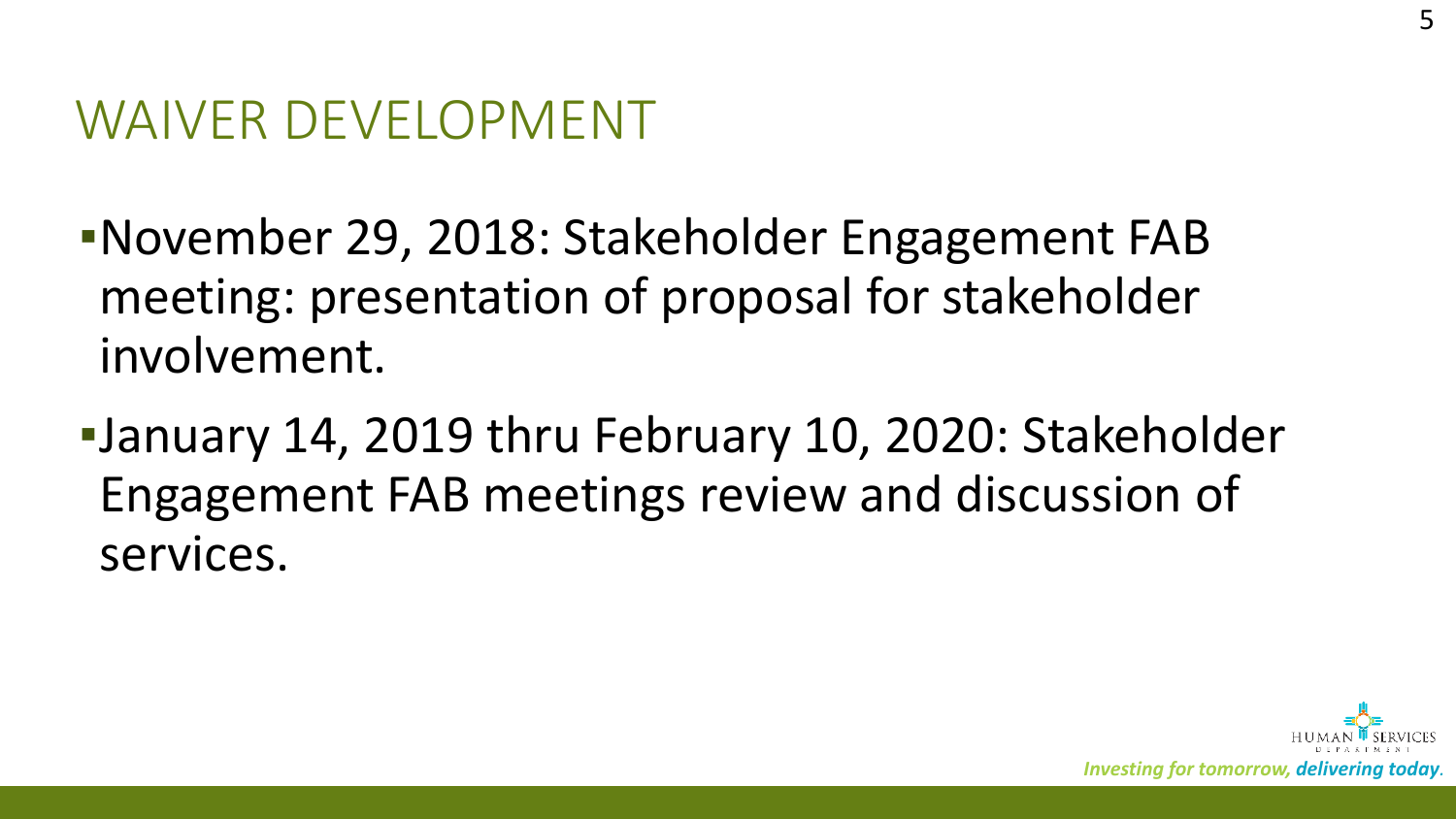# PROPOSED WAIVER CHANGES

6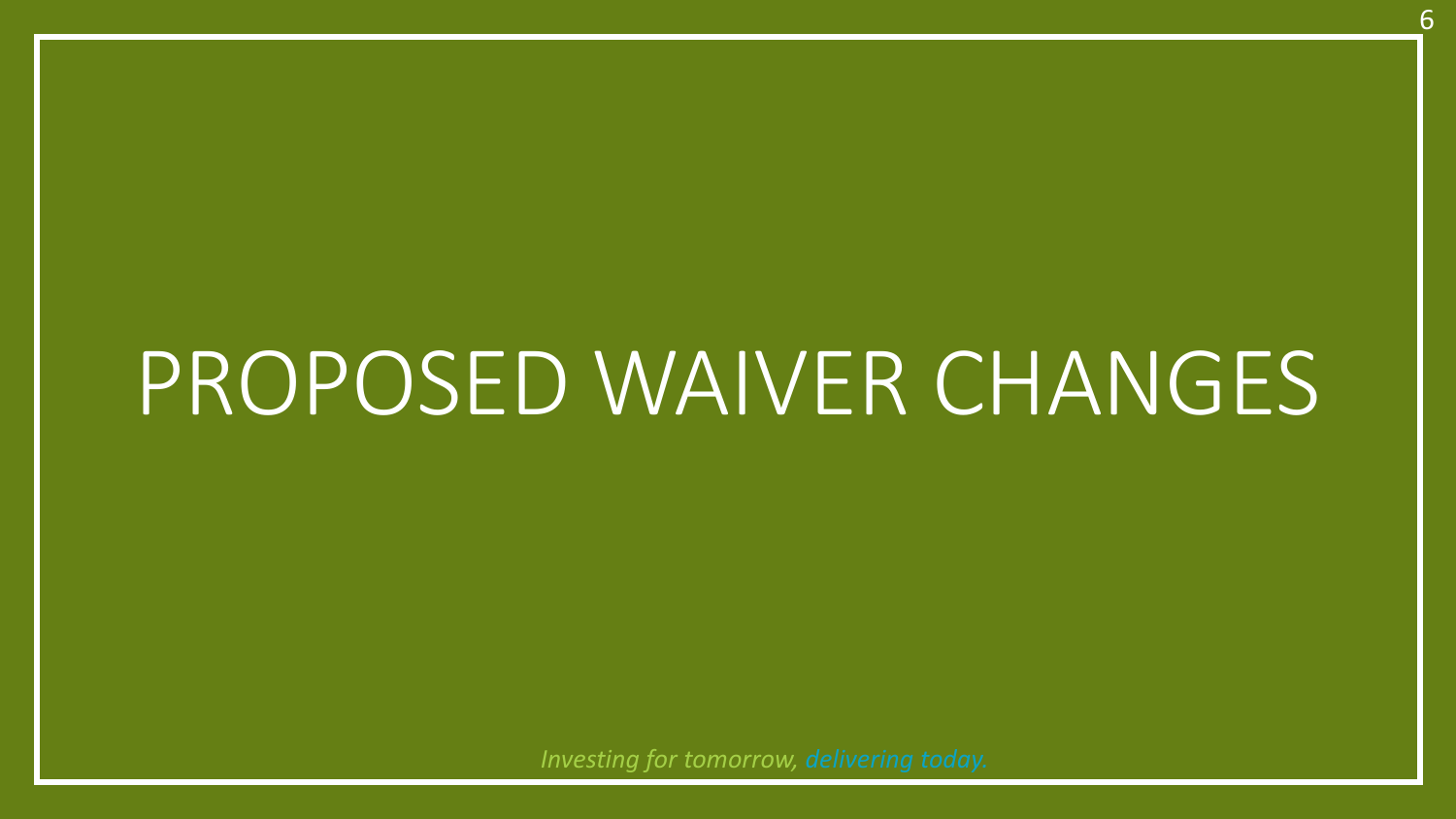#### ADDITION OF NEW SERVICES

#### **Customized Community Group Supports (CCGS)**

CCGS assists with retention or improvement in self-help, socialization and adaptive skills for an eligible recipient.

This includes:

- **Participation in congregate community day programs, community** centers, adult day habilitation programs and other day support models that offer functional meaningful activities that assist with acquisition.
- **E** Available at least four or more hours per day one or more days per week.

7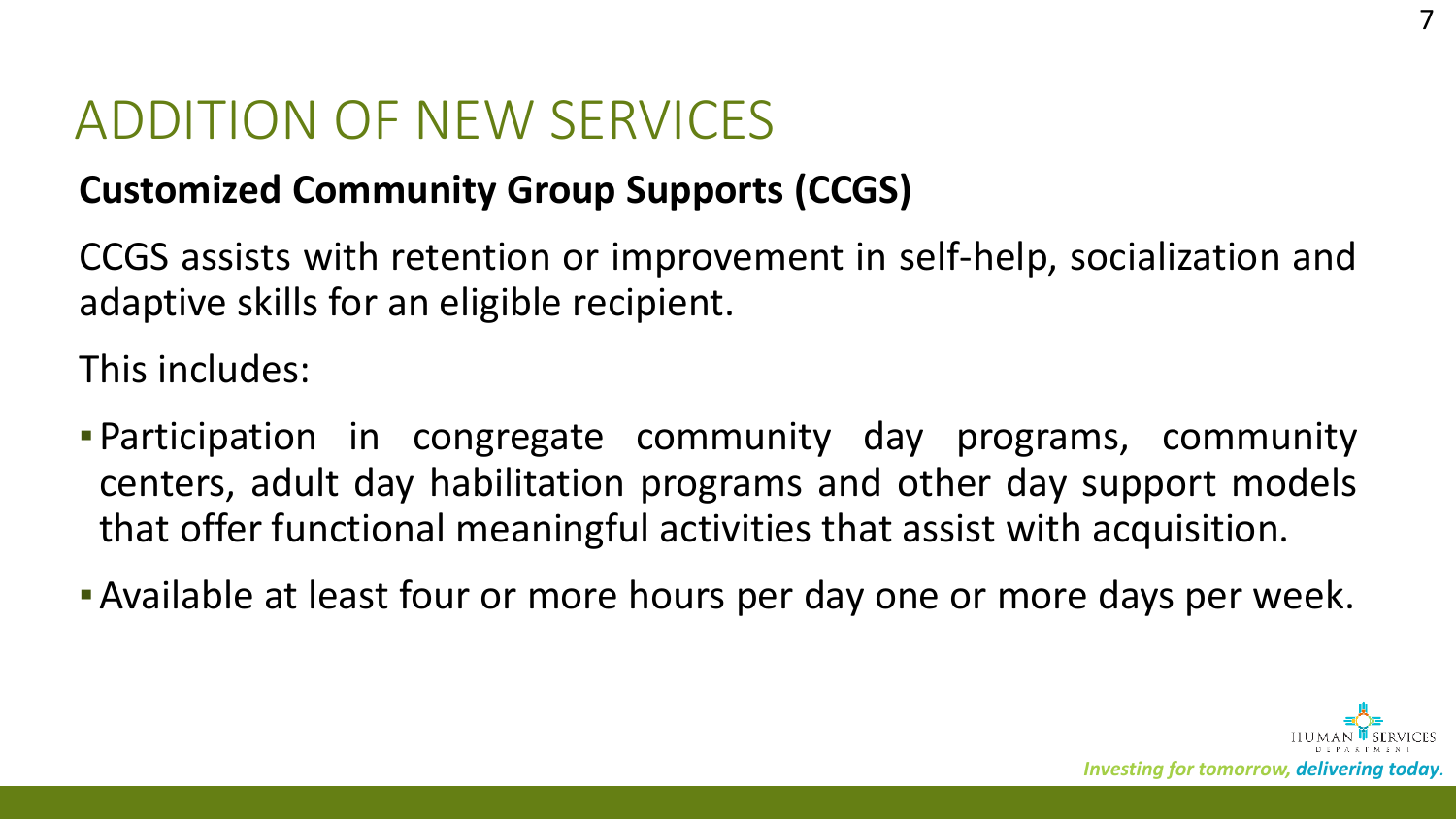#### ADDITION OF NEW SERVICES

## **Individual Directed Goods and Services**

Individual directed goods and services are equipment, supplies or services, not otherwise provided through the MFW, Medicaid state plan, or Medicare.

Individual directed goods and services must:

- **-directly relate to the member's qualifying condition or disability,**
- ▪explicitly address a clinical, functional, medical, or habilitative need and
- **Example 2 Figure 3 and repartified in the participant's ISP and meet specific** criteria.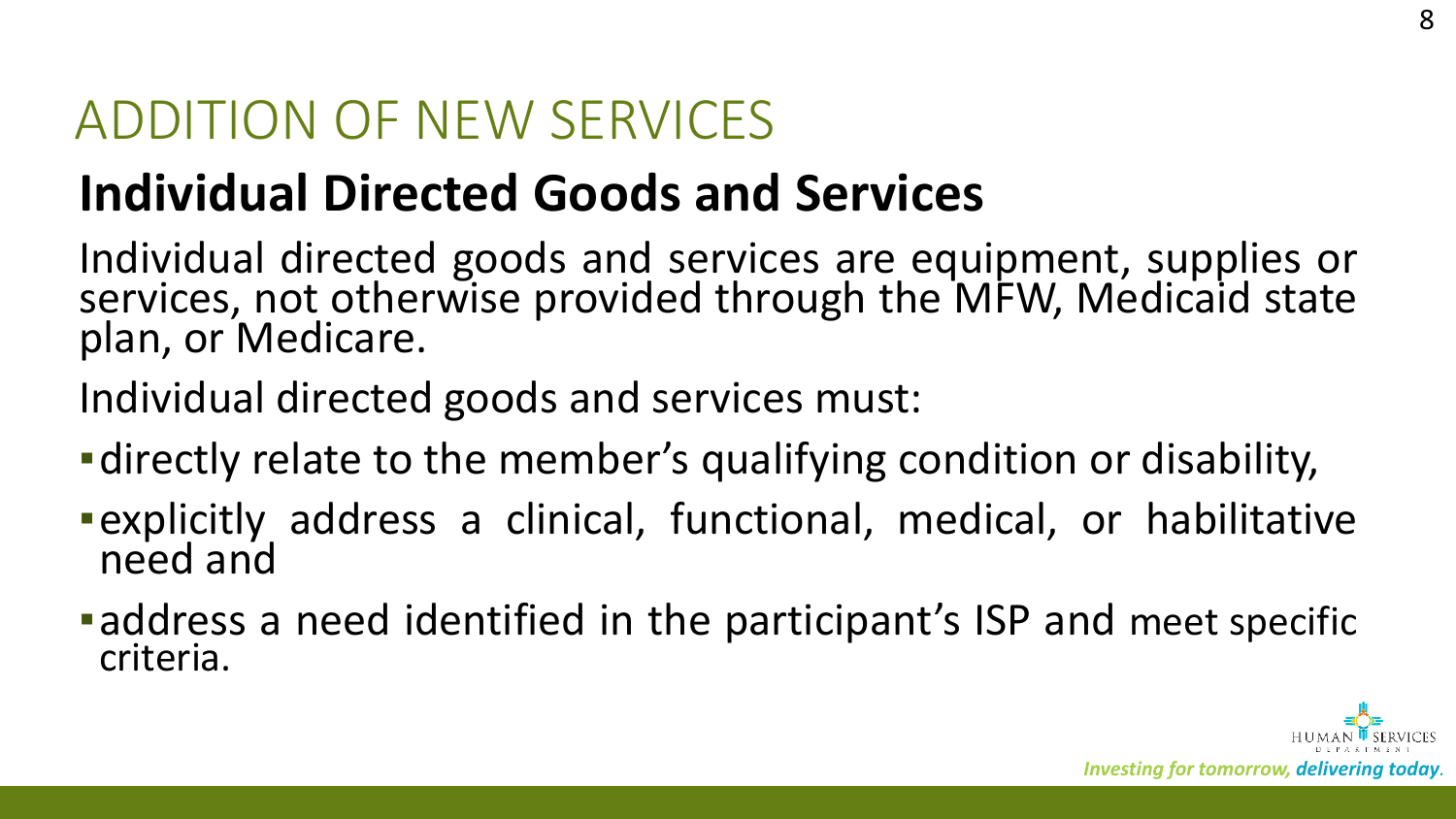## ADDITION OF NEW SERVICES **Specialized Therapies**

A participant may include specialized therapies in his or her MFW ISP when the services enhance opportunities to achieve inclusion in community activities and avoid institutionalization.

New Services in this category include:

**•Massage therapy** 

**ELimit of \$2000 per ISP year**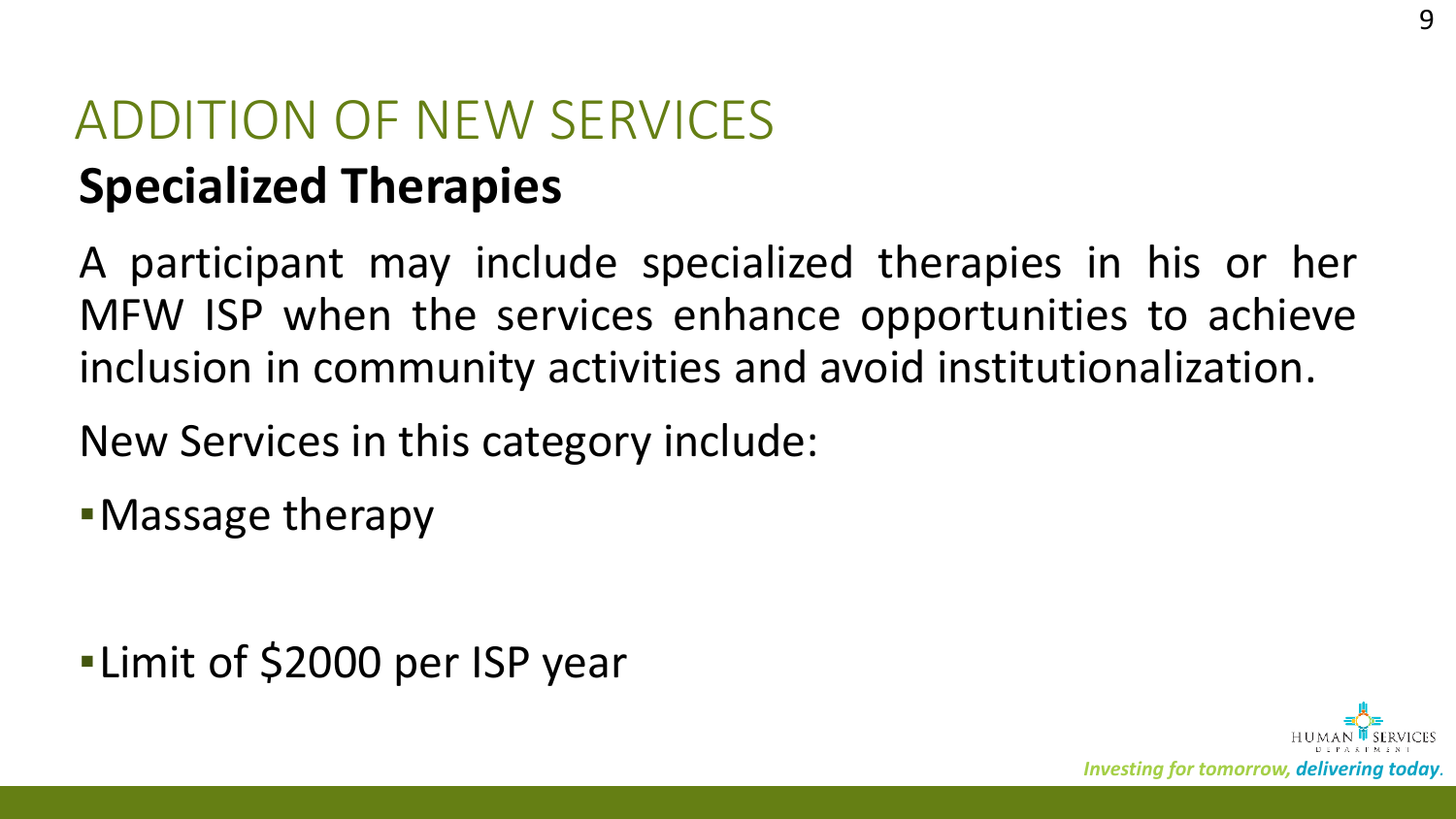#### ADDITION OF NEW SERVICES

### **Vehicle Modifications services**

- **Adaptations or alterations and cost of maintenance for the** adaptation or alteration, to an automobile or van that is the waiver participant's primary means of transportation in order to accommodate the special needs of the participant. Vehicle adaptations are specified by the service plan as necessary to enable the participant to integrate more fully into the community and to ensure the health, welfare and safety of the participant.
- **. Limit of \$5000 every 5 years**

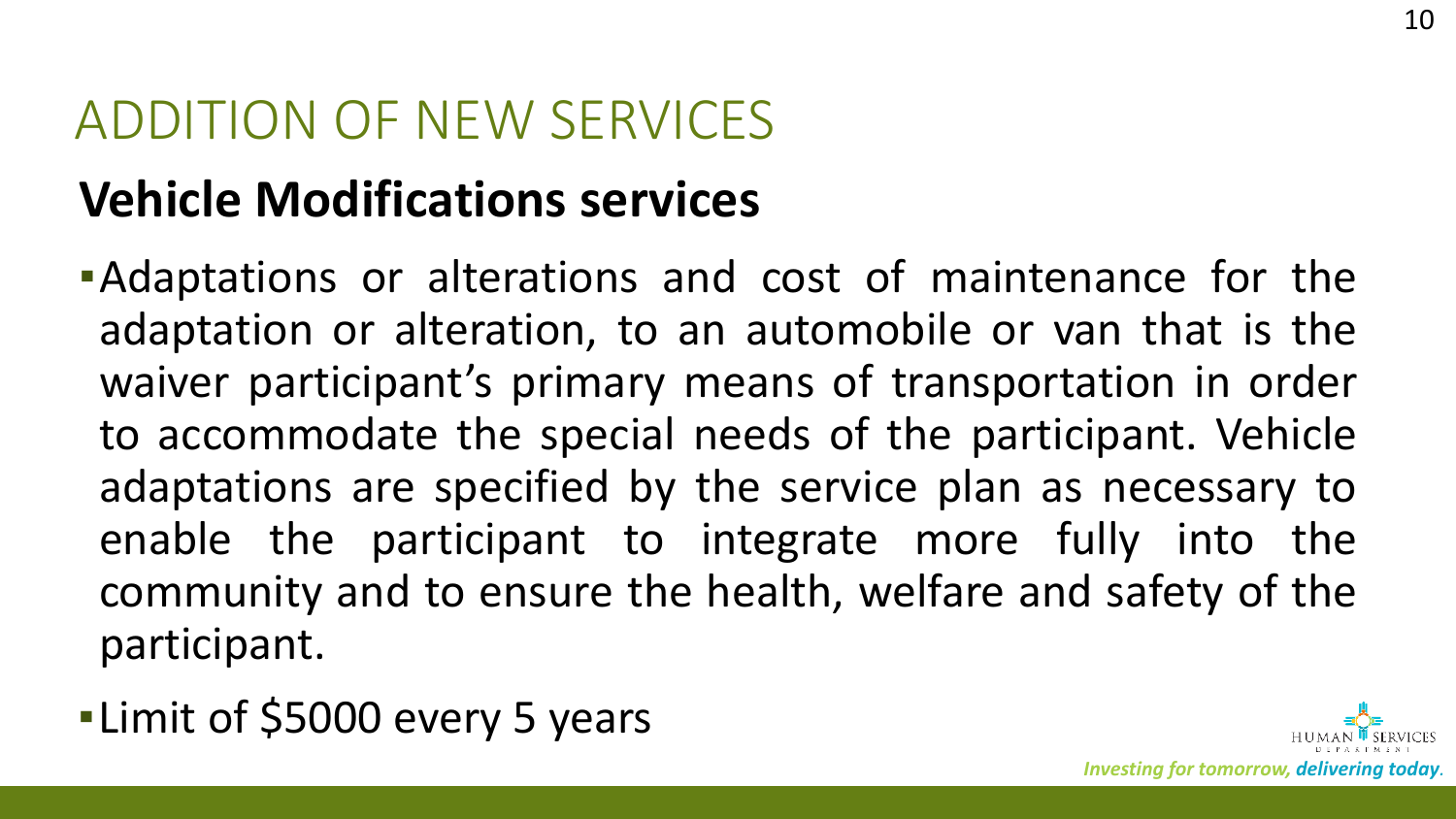#### INCREASE TO INDIVIDUAL BUDGETARY CAPS

| <b>Client Type</b>   | <b>Current Caps</b> | <b>Proposed Caps</b> |
|----------------------|---------------------|----------------------|
| Children             | \$25,000.00         | \$42,000.00          |
| <b>Adult Level 1</b> | \$70,000.00         | \$190,000.00         |
| Adult Level 2        | \$60,000.00         | \$145,000.00         |
| <b>Adult Level 3</b> | \$48,000.00         | \$100,000.00         |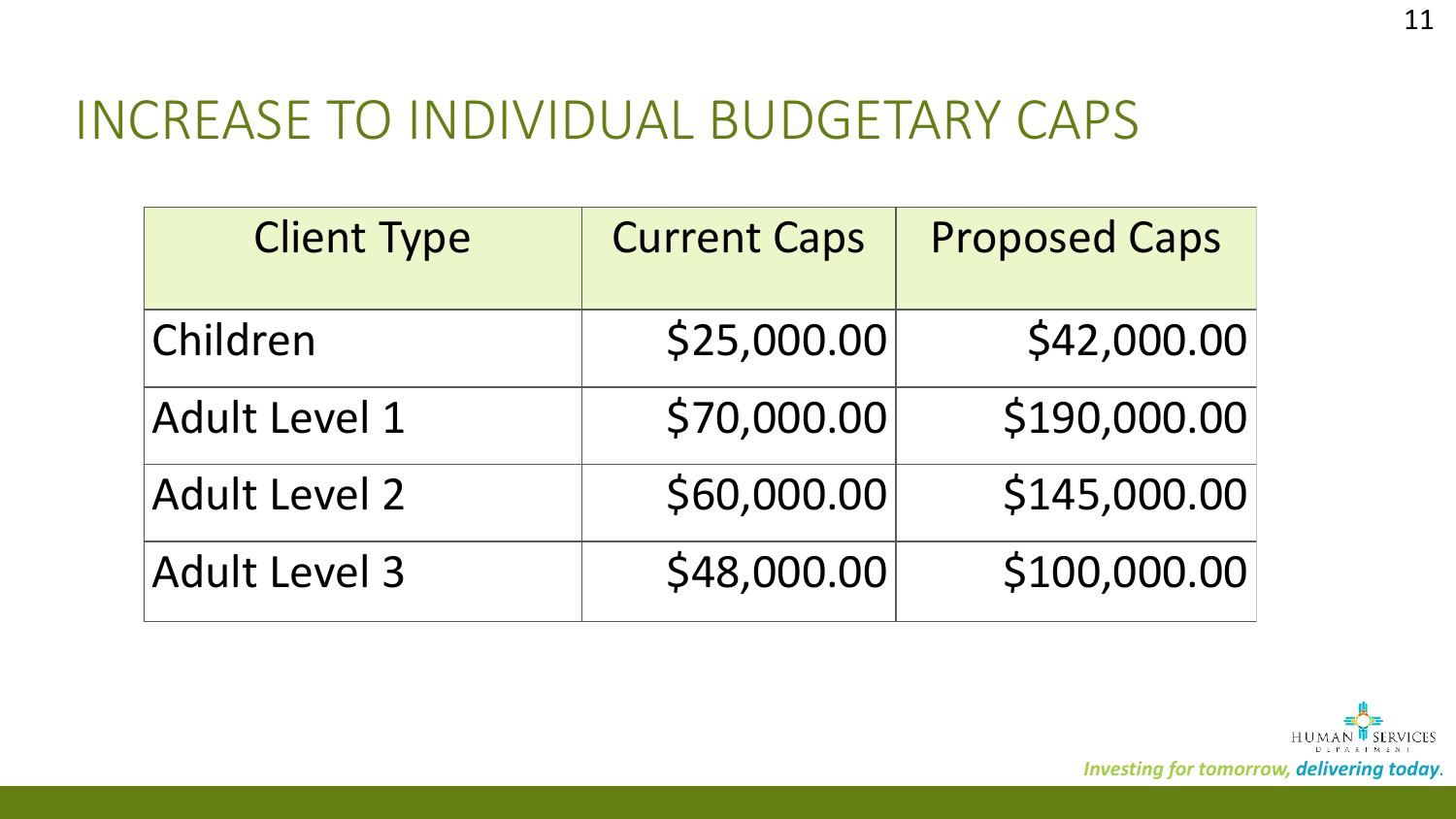### EXPANSION OF PROVIDERS

Expand the providers under Home Health Aide services to include certified nurse assistants working under a home health aide agency.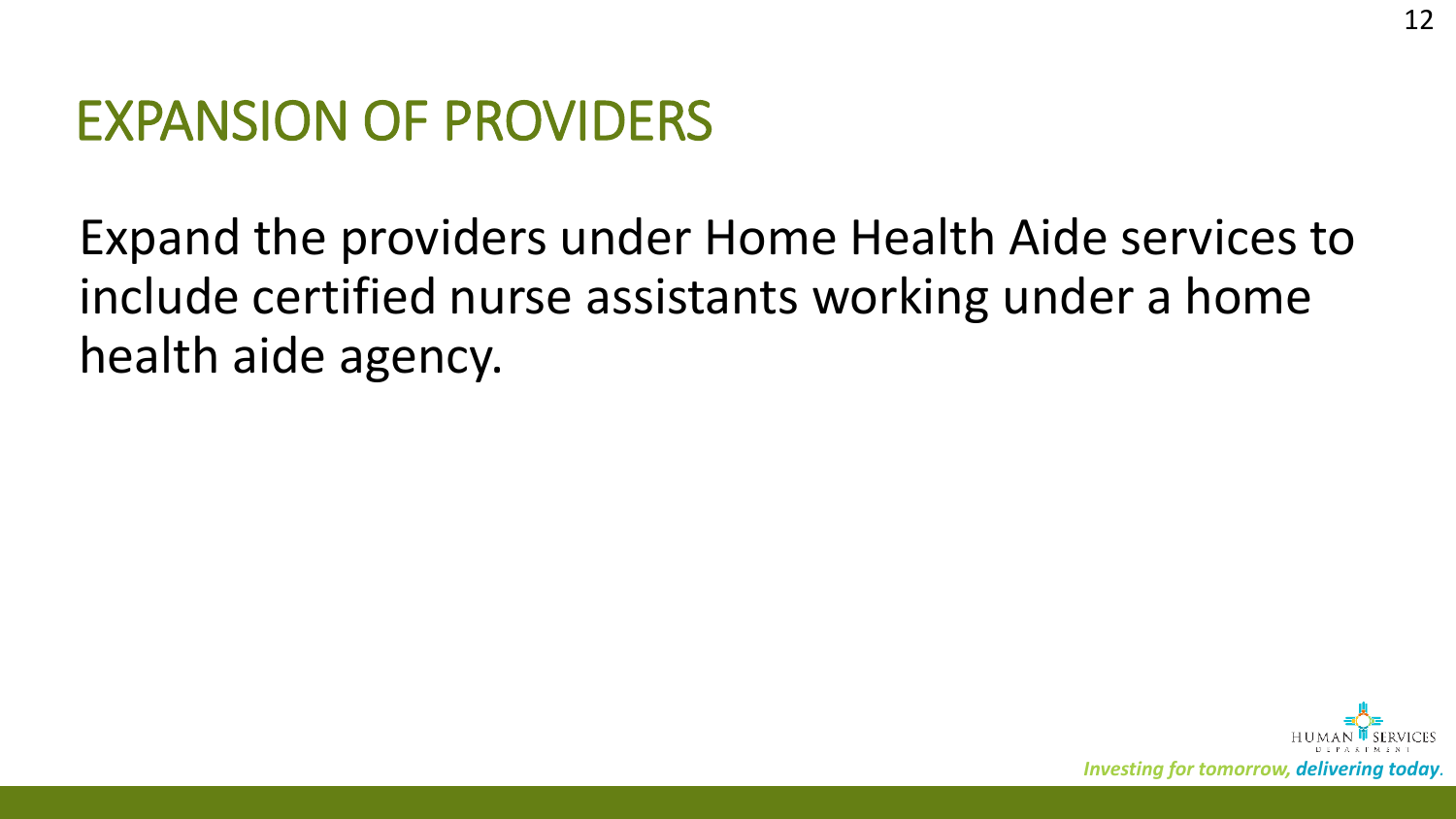#### EXPANSION OF RESPITE PROVIDERS

Increase access of respite services to participants by expanding provider types to include specialized foster care homes or intensive medical living service providers.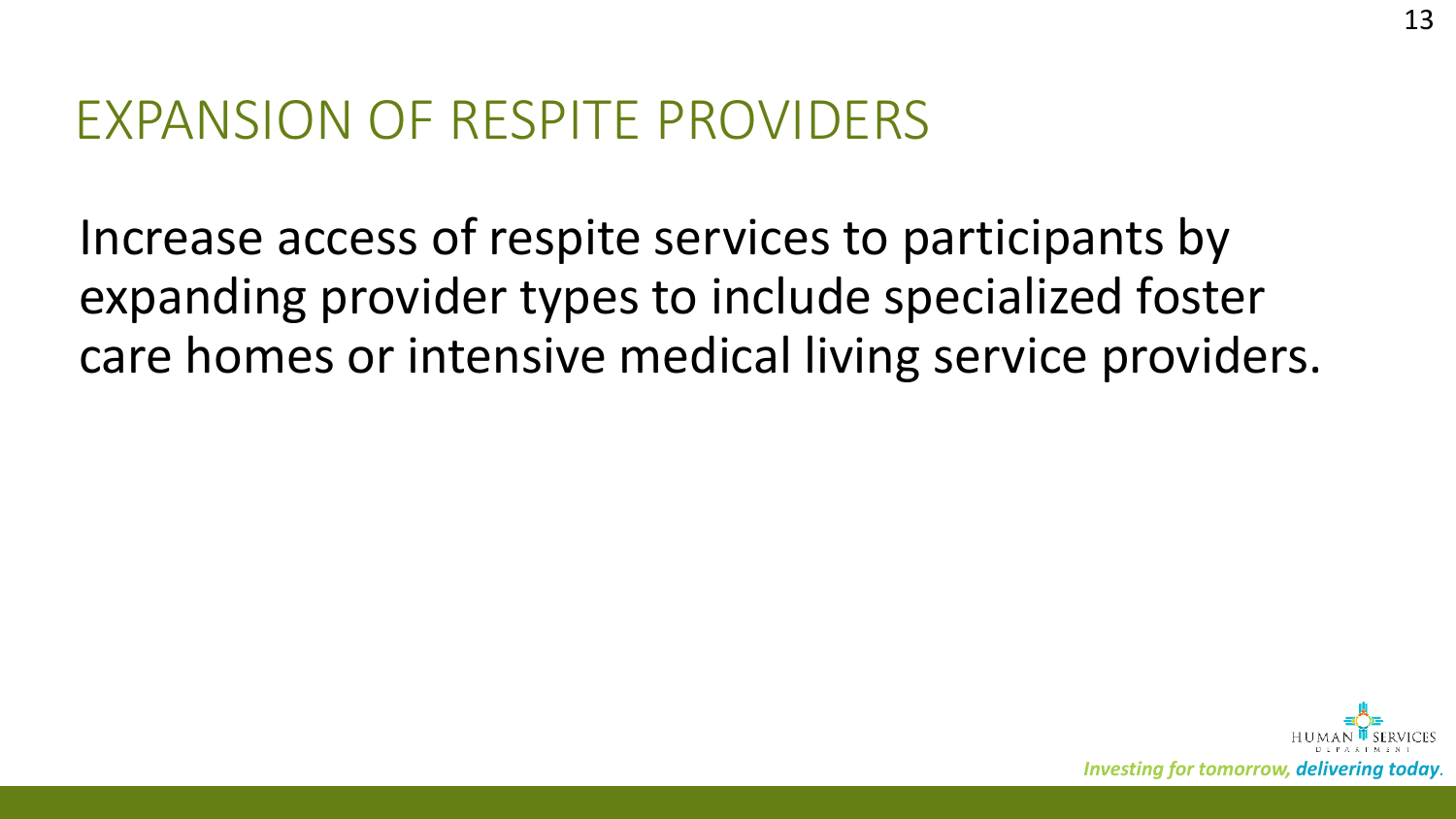#### INCREASED LIMITS

#### Specialized Medical Equipment and Supplies increased to \$1200 per ISP year from \$1000 per ISP year.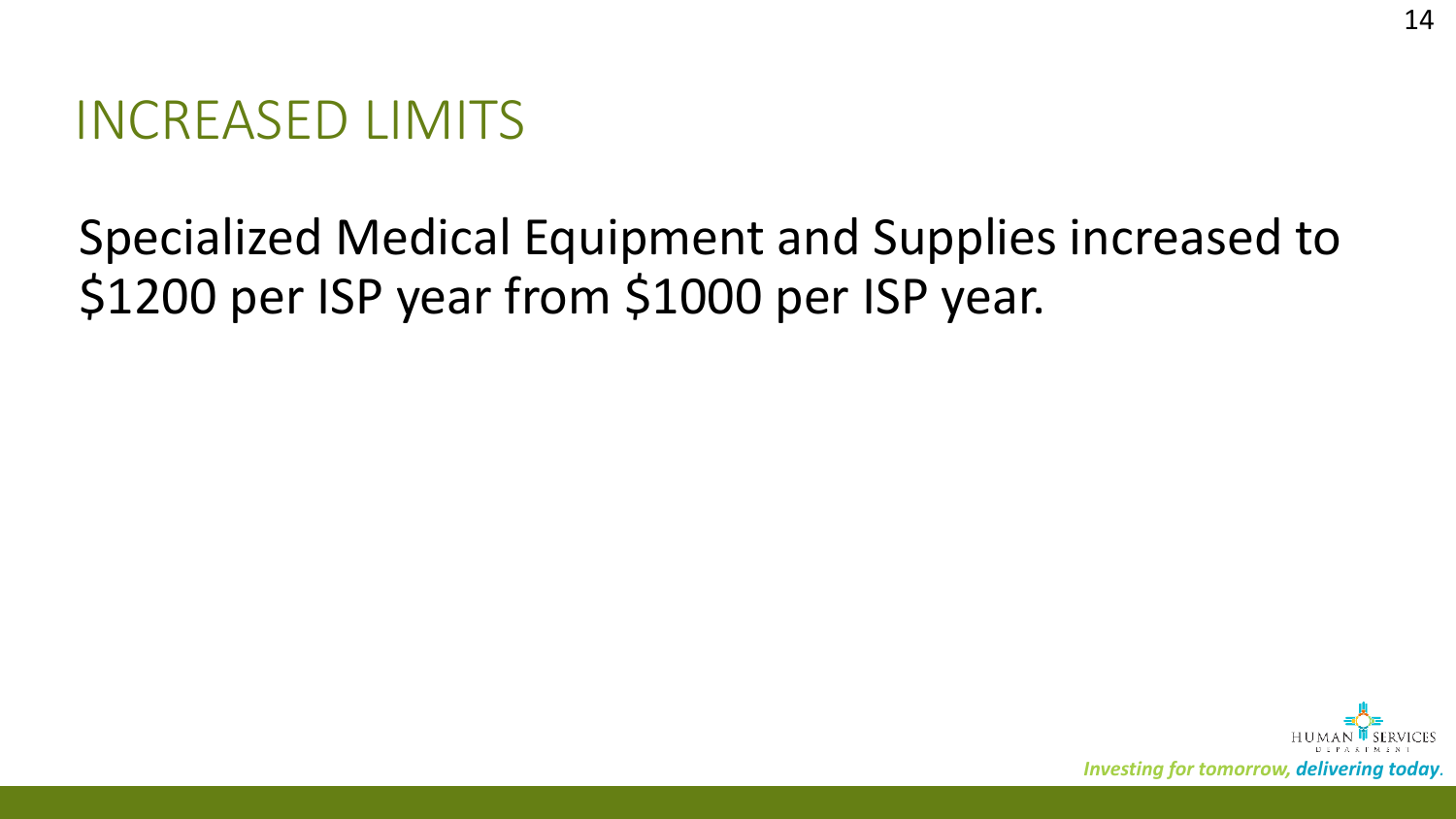# NEXT STEPS

15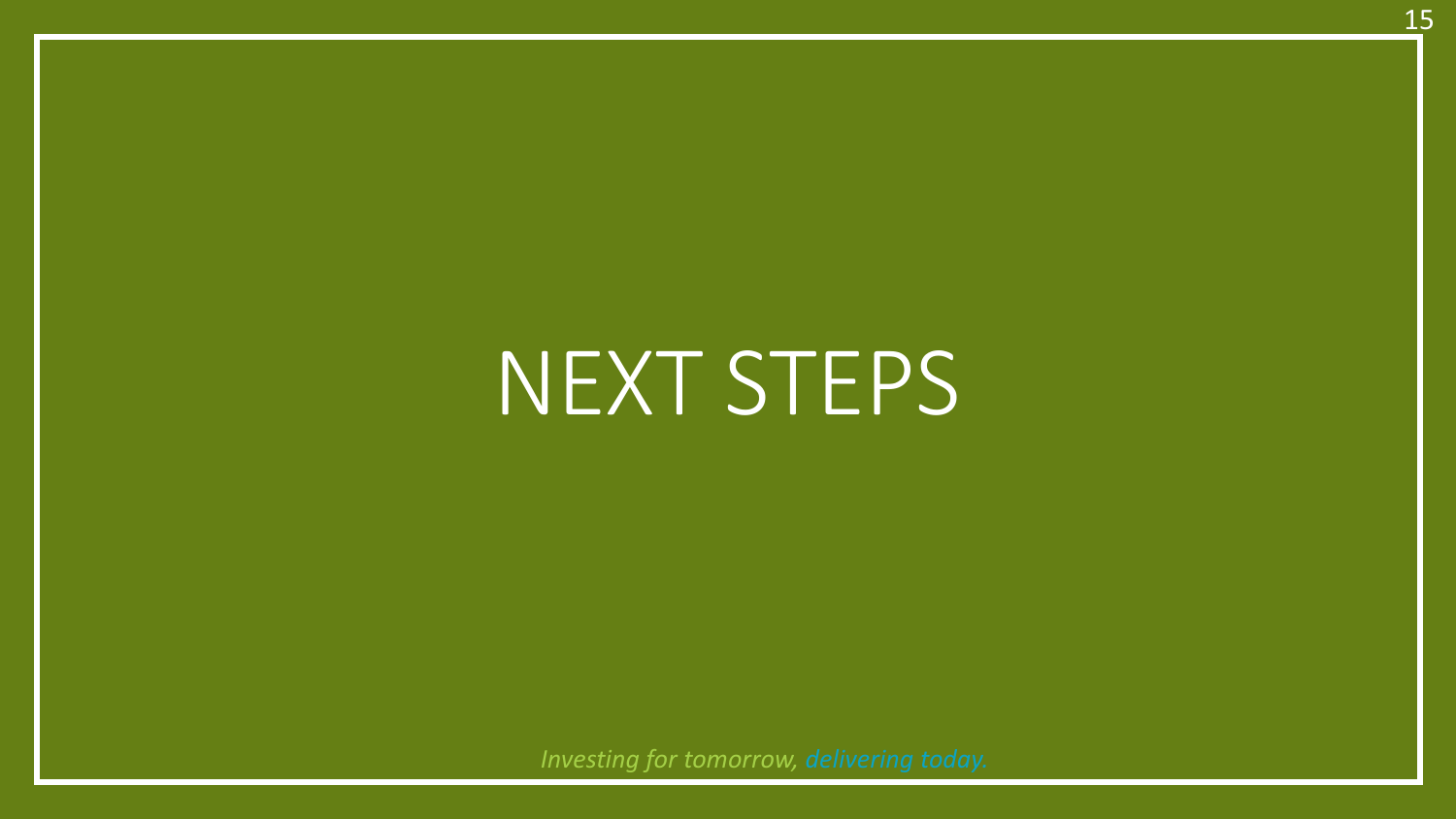### SIGNIFICANT DATES

| <b>Activity</b>                                                               | Date                     |
|-------------------------------------------------------------------------------|--------------------------|
| <b>Tribal Notification</b>                                                    | December 18, 2020        |
| <b>Public Comment Period Opens</b>                                            | <b>January 22, 2021</b>  |
| <b>Public Hearing &amp; Public Comment Period Closes</b>                      | <b>February 22, 2021</b> |
| Submit Application to the Centers for Medicare<br>and Medicaid Services (CMS) | March 15, 2021           |

- **E** Comments can be submitted in writing or verbally.
- Public notices are available on the HSD website at: https://www.hsd.state.nm.us/2017comment-period-open.aspx
- **Upon submission, CMS has 90 days to review and approve the waiver application**